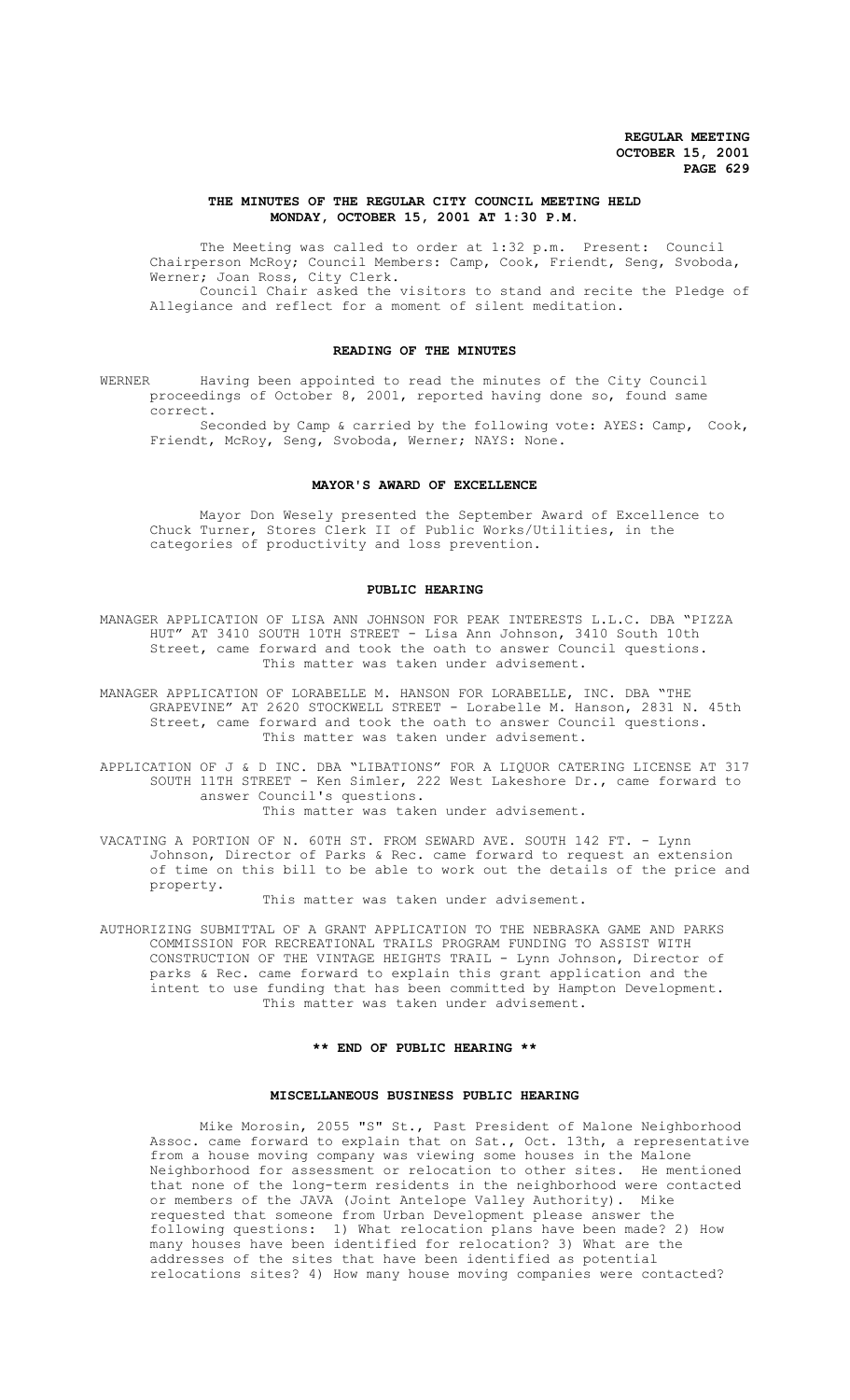> 5) What was the criteria used to identify the houses to be moved and the residents who would have first choice? 6)Why weren't the long-term residents who have expressed a desire to relocate, contacted? 7) Why aren't they the first in line to be relocated to the area that they identified? 8)Why weren't the JAVA members informed and involved in the decision making?

Chairperson McRoy requested a copy of Mr. Morosin's questions and he advised Council he had copies for all members.

This matter was taken under advisement.

# **COUNCIL ACTION**

## **LIQUOR RESOLUTIONS**

MANAGER APPLICATION OF LISA ANN JOHNSON FOR PEAK INTERESTS L.L.C. DBA "PIZZA HUT" AT 3410 SOUTH 10TH STREET - CLERK read the following resolution, introduced by Jon Camp, who moved its adoption for approval:

A-81150 MHEREAS, Peak Interest L.L.C. dba "Pizza Hut" located at 3410 South 10th Street, Lincoln, Nebraska has been approved for a Retail Class "A" liquor license, and now requests that Lisa Ann Johnson be named manager;

WHEREAS, Lisa Ann Johnson appears to be a fit and proper person to manage said business.

NOW, THEREFORE, BE IT RESOLVED by the City Council of the City of Lincoln, Nebraska:

That after hearing duly had as required by law, consideration of the facts of this application, the Nebraska Liquor Control Act, and the pertinent City ordinances, the City Council recommends that Lisa Ann<br>Johnson be approved as manager of this business for said licensee. The Johnson be approved as manager of this business for said licensee. City Clerk is directed to transmit a copy of this resolution to the Nebraska Liquor Control Commission.

Introduced by Jon Camp

Seconded by Werner & carried by the following vote: AYES: Camp, Cook, Friendt, McRoy, Seng, Svoboda, Werner; NAYS: None.

MANAGER APPLICATION OF LORABELLE M. HANSON FOR LORABELLE, INC. DBA "THE GRAPEVINE" AT 2620 STOCKWELL STREET - CLERK read the following

resolution, introduced by Jon Camp, who moved its adoption for approval: A-81151 WHEREAS, Lorabelle, Inc. dba "The Grapevine" located at 2620

Stockwell Street, Lincoln, Nebraska has been approved for a Retail Class "I" liquor license, and now requests that Lorabelle M. Hanson be named manager;

WHEREAS, Lorabelle M. Hanson appears to be a fit and proper person to manage said business.

NOW, THEREFORE, BE IT RESOLVED by the City Council of the City of Lincoln, Nebraska:

That after hearing duly had as required by law, consideration of the facts of this application, the Nebraska Liquor Control Act, and the pertinent City ordinances, the City Council recommends that Lorabelle M.<br>Hanson be approved as manager of this business for said licensee. The Hanson be approved as manager of this business for said licensee. City Clerk is directed to transmit a copy of this resolution to the Nebraska Liquor Control Commission.

Introduced by Jon Camp Seconded by Seng & carried by the following vote: AYES: Camp, Cook, Friendt, McRoy, Seng, Svoboda, Werner; NAYS: None.

APPLICATION OF J & D INC. DBA "LIBATIONS" FOR A LIQUOR CATERING LICENSE AT 317 SOUTH 11TH STREET - CLERK read the following resolution, introduced by Jon Camp, who moved its adoption for approval:<br>A-81152 BE IT RESOLVED by the City Council of th

BE IT RESOLVED by the City Council of the City of Lincoln, Nebraska:

That after hearing duly had as required by law, consideration of the facts of this application, the Nebraska Liquor Control Act, and the pertinent City ordinance, the City Council recommends that the application of J & D Inc. dba "Libations" for the issuance of a Catering Permit to the existing liquor license, located at 317 South 11th Street, Lincoln, Nebraska, be approved with the condition that the premise complies in every respect with all city and state regulations.

BE IT FURTHER RESOLVED that a copy of this resolution be transmitted by the City Clerk to the Nebraska Liquor Control Commission. Introduced by Jon Camp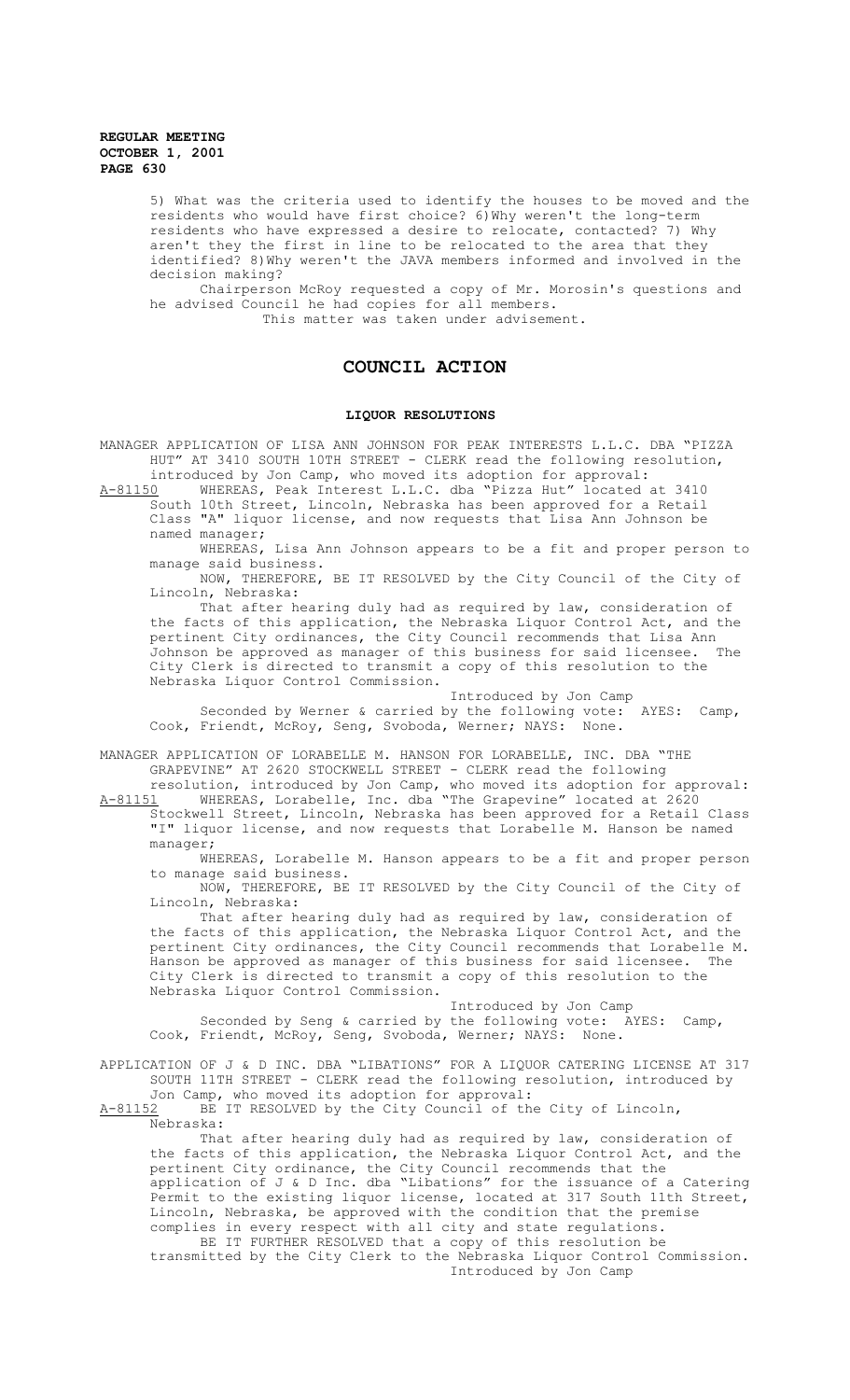Seconded by Seng & carried by the following vote: AYES: Camp, Cook, Friendt, McRoy, Seng, Svoboda, Werner; NAYS: None.

### **ORDINANCES - 2ND READING**

APPROVING AN AGREEMENT BETWEEN THE CITY AND CRICKET NEBRASKA PROPERTY COMPANY FOR THE LEASE OF CITY OWNED SPACE FOR THE INSTALLATION OF COMMUNICATIONS EQUIPMENT ON PROPERTY GENERALLY LOCATED AT S. 27TH ST. AND NEBRASKA HIGHWAY 2 - CLERK read an ordinance introduced by Glenn Friendt, approving an agreement between the city and Cricket Nebraska Property Company for the lease of City owned space for the installation of communications equipment on property generally located at S. 27th Street and Nebraska Highway 2, the second time.

### **RESOLUTIONS**

AUTHORIZING SUBMITTAL OF A GRANT APPLICATION TO THE NEBRASKA GAME AND PARKS COMMISSION FOR RECREATIONAL TRAILS PROGRAM FUNDING TO ASSIST WITH CONSTRUCTION OF THE VINTAGE HEIGHTS TRAIL - CLERK read a resolution, introduced by Coleen Seng, who moved its adoption:

A-81153 WHEREAS, the Parks and Recreation Department of the City of Lincoln proposes to apply for assistance from the Nebraska Game and Parks Commission for Recreation Trails Program (RTP) for the purpose of construction of a .86 mile trail between Old Cheney Boulevard and Trouchard Avenue in Vintage Heights; and

WHEREAS, the City of Lincoln wishes to express its support for the project and its willingness to commit to the cost of maintenance of the completed improvements in a safe and attractive manner for the public. NOW, THEREFORE, BE IT RESOLVED, by the City Council of the City of Lincoln, Nebraska:

That the City of Lincoln hereby expresses its support for the application being made by its Parks and Recreation Department to the Nebraska Game and Parks Commission for financial assistance from the Recreational Trails Program for the purpose of constructing .86 mile of the Vintage Heights Trail between Old Cheney Boulevard and Trouchard Avenue.

The City of Lincoln will not discriminate against any person on the basis of race, color, age, religion, handicap, sex, or national origin in the use of the proposed project acquired or developed pursuant to the application for financial assistance. The city of Lincoln certifies that it has the financial capabilities to maintain the completed improvements in a safe and attractive manner for public use and further certifies that it will comply, where applicable, with the Americans with Disabilities Act by making the facilities accessible to the handicapped.

The City Clerk is directed to transmit a certified copy of this resolution to the Parks and Recreation Department for inclusion with the application to the Nebraska Game and Parks Commission.

Introduced by Coleen Seng Seconded by Cook & carried by the following vote: AYES: Camp,

Cook, Friendt, McRoy, Seng, Svoboda, Werner; NAYS: None.

REAPPOINTING CHARLES GREENE, DOUG ROTTHAUS, AND LINDA THOMSEN TO THE COMMUNITY DEVELOPMENT TASK FORCE FOR A THREE-YEAR TERM EXPIRING AUGUST 31, 2004 - CLERK read the following resolution, introduced by Coleen Seng, who moved its adoption:<br>A-81154 BE IT RESOLVE

BE IT RESOLVED by the City Council of the City of Lincoln, Nebraska:

That the reappointment of Charles Greene, Doug Rotthaus, and Linda Thomsen to the Community Development Task Force for three-year terms expiring August 31, 2004 is hereby approved.

Introduced by Coleen Seng Seconded by Cook & carried by the following vote: AYES: Camp, Cook, Friendt, McRoy, Seng, Svoboda, Werner; NAYS: None.

APPOINTING HOLLY BURNS TO THE COMMUNITY DEVELOPMENT TASK FORCE FOR A THREE-YEAR TERM EXPIRING AUGUST 31, 2004 - CLERK read the following resolution, introduced by Coleen Seng, who moved its adoption: A-81155 BE IT RESOLVED by the City Council of the City of Lincoln, Nebraska: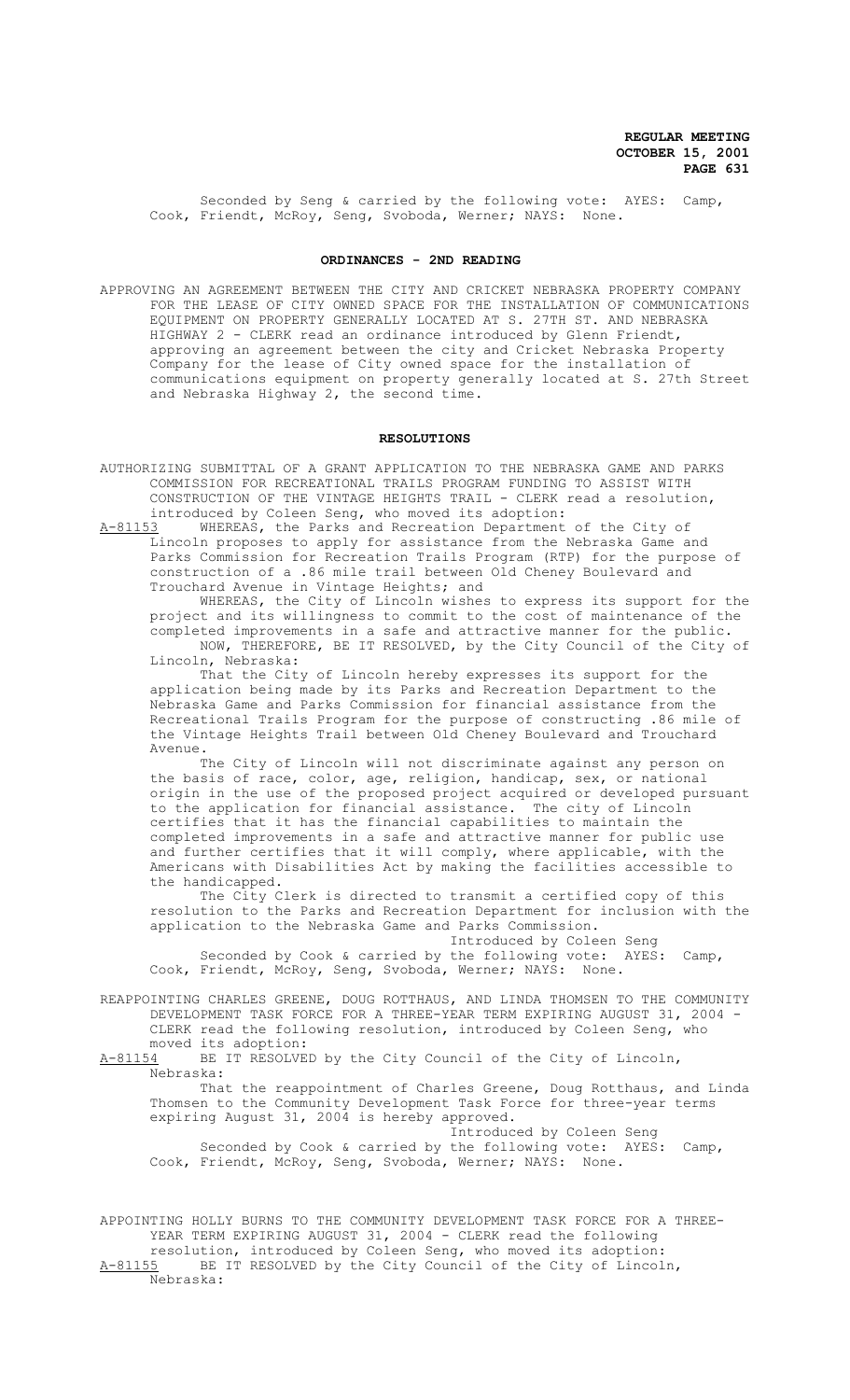That the appointment of Holly Burns to the Community Development Task Force for a three-year term expiring August 31, 2004 is hereby approved. Introduced by Coleen Seng Seconded by Friendt & carried by the following vote: AYES: Camp, Cook, Friendt, McRoy, Seng, Svoboda, Werner; NAYS: None. APPOINTING LAURIE LAGE TO THE COMMUNITY DEVELOPMENT TASK FORCE FOR A THREE-YEAR TERM EXPIRING AUGUST 31, 2004 - CLERK read the following resolution, introduced by Coleen Seng, who moved its adoption: A-81156 BE IT RESOLVED by the City Council of the City of Lincoln, Nebraska: That the appointment of Laurie Lage to the Community Development Task Force for a three-year term expiring August 31, 2004 is hereby approved. Introduced by Coleen Seng Seconded by Svoboda & carried by the following vote: AYES: Camp, Cook, Friendt, McRoy, Seng, Svoboda, Werner; NAYS: None. APPOINTING MARK KOLLER TO THE COMMUNITY DEVELOPMENT TASK FORCE FOR A THREE-YEAR TERM EXPIRING AUGUST 31, 2004 - CLERK read the following resolution, introduced by Coleen Seng, who moved its adoption: A-81157 BE IT RESOLVED by the City Council of the City of Lincoln, Nebraska: That the appointment of Mark Koller to the Community Development Task Force for a three-year term expiring August 31, 2004 is hereby approved. Introduced by Coleen Seng Seconded by Cook & carried by the following vote: AYES: Camp, Cook, Friendt, McRoy, Seng, Svoboda, Werner; NAYS: None. APPOINTING JEFF GORGEN TO THE COMMUNITY DEVELOPMENT TASK FORCE FOR A THREE-YEAR TERM EXPIRING AUGUST 31, 2004 - CLERK read the following resolution, introduced by Coleen Seng, who moved its adoption:<br>A-81158 BE IT RESOLVED by the City Council of the City of Lincol BE IT RESOLVED by the City Council of the City of Lincoln, Nebraska: That the appointment of Jeff Gorgen to the Community Development Task Force for a three-year term expiring August 31, 2004 is hereby approved. Introduced by Coleen Seng Seconded by Svoboda & carried by the following vote: AYES: Camp, Cook, Friendt, McRoy, Seng, Svoboda, Werner; NAYS: None. ACCEPTING THE REPORT OF NEW AND PENDING CLAIMS AGAINST THE CITY AND APPROVING DISPOSITION OF CLAIMS SET FORTH THEREIN FOR THE PERIOD OF SEPTEMBER 16 - 30, 2001 - CLERK read the following resolution, introduced by Coleen Seng, who moved its adoption:<br>A-81159 BE IT RESOLVED by the C BE IT RESOLVED by the City Council of the City of Lincoln, Nebraska: That the claims listed in the attached report, marked as Exhibit "A", dated October 1, 2001, of various new and pending tort claims filed against the City of Lincoln with the Office of the City Attorney or the Office of the City Clerk, as well as claims which have been disposed of, are hereby received as required by Neb. Rev. Stat. § 13-905 (Reissue 1997). The dispositions of claims by the Office of the City Attorney, as shown by the attached report, are hereby approved:<br><u>DENIED</u> DENIED ALLOWED David McQuinn \$15,000.00 Mark Reynolds \$146.69 David McQuinn  $$15,000.00$  Mark Reynolds  $$146.69$ <br>General Vending Service Co.  $$200.00$  Nathan Clouse  $$45.00$ <br>Brandon Meier  $$70.00$  Don Williams  $$314.32$ Brandon Meier 70.00 Don Williams 314.32 Amanda Bartelt 100.00 Elizabeth Seitz 100.00  $\texttt{NAS*}$  Joy Lachelle Bailie 100.00 Amanda Tunnison 100.00<br>Blair Turner 30.00 Blair Turner 30.00 Mohammed Safi Dolores Barkley 105.00 \* No Amount Specified. The City Attorney is hereby directed to mail to the various claimants listed herein a copy of this resolution which shows the final disposition of their claim. Introduced by Coleen Seng Seconded by Svoboda & carried by the following vote: AYES: Camp, Cook, Friendt, McRoy, Seng, Svoboda, Werner; NAYS: None.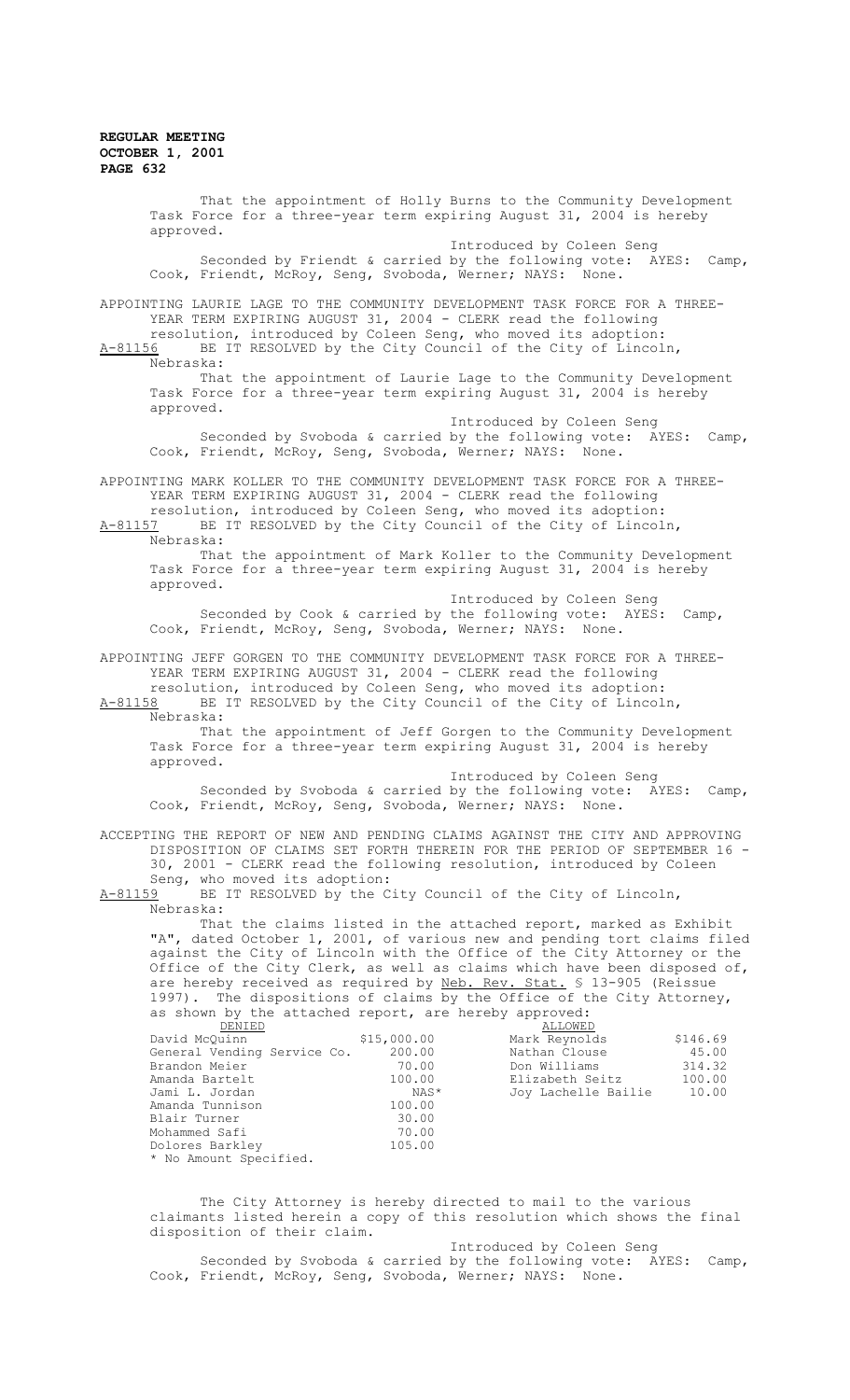A RESOLUTION OPPOSING MISTREATMENT OF INDIVIDUALS OF ARAB OR MUSLIM DESCENT -<br>CLERK Bead the following resolution, introduced by Coleen Seng, who Read the following resolution, introduced by Coleen Seng, who moved its adoption:<br>A-81160 WHEREAS, the WHEREAS, the events of September 11, 2001 have affected all Americans; and WHEREAS, it has particularly affected Arab and Muslim individuals, among others; and WHEREAS, the City of Lincoln has a responsibility to maintain peace, protect the public health and safety, and legislate appropriately; and WHEREAS, this country was founded on the principal that all people are created equal; and WHEREAS, it is un-American and unpatriotic to treat people in a vexatious or derogatory manner based on religious, racial, or differences of national origin. NOW, THEREFORE, BE IT RESOLVED by the City Council that all citizens remember the teachings and holdings of the United States Supreme Court: "Distinctions between citizens solely because of their ancestry are by their very nature odious to a free people whose institutions are founded upon the doctrine of equality." Hirabashi v. United States, 320 U.S. 81 (1943). The City Council asks all citizens to make careful distinctions between the individuals responsible for the September 11th attacks and others thought to be linked to the terrorists based on national origin, religion, or ethnicity. Introduced by Coleen Seng Seconded by Friendt & carried by the following vote: AYES: Camp, Cook, Friendt, McRoy, Seng, Svoboda, Werner; NAYS: None. SETTING THE HEARING DATE OF MONDAY, NOVEMBER 5, 2001 AT 1:30 P.M. FOR THE APP. OF SPEAKEASY INC. DBA "J R'S DOWN UNDER" FOR A CLASS C LIQUOR LICENSE AT  $3233$  ½ SOUTH 13TH STREET - CLERK read the following resolution, introduced by Coleen Seng, who moved its adoption: A-81161 BE IT RESOLVED by the City Council, of the City of Lincoln that a hearing date is hereby fixed for Mon., November 5, 2001 at 1:30 p.m. or as soon thereafter as possible in the City Council Chambers, County-City Building, 555 S. 10th St., Lincoln, NE, for the purpose of considering the Application of Speakeasy, Inc. dba "J R's Down Under" for a Class C Liquor License at 3233 ½ South 13th Street. If the Police Dept. is unable to complete the investigation by said time, a new hearing date will be set. Introduced by Coleen Seng Seconded by Cook & carried by the following vote: AYES: Camp, Cook, Friendt, McRoy, Seng, Svoboda, Werner; NAYS: None. APP. OF FRIENDS OF LIED, 301 N. 12TH ST. TO CONDUCT A RAFFLE FROM OCT. 20 -JANUARY 12, 2002 WITHIN THE CITY OF LINCOLN - CLERK requested a motion. SENG Somoved. Seconded by Cook & carried by the following vote: AYES: Camp, Cook, Friendt, McRoy, Seng, Svoboda, Werner; NAYS: None. SETTING THE HEARING DATE OF MONDAY, NOVEMBER 5, 2001 AT 1:30 P.M. FOR THE APP. OF LANCASTER COUNTY AGRICULTURAL SOCIETY, INC., DBA LANCASTER EVENT CENTER FOR A CATERING LICENSE, LOCATED AT 4100 NO. 84TH STREET - CLERK read the following resolution, introduced by Coleen Seng, who moved its adoption:<br>A-81162 BE A-81162 BE IT RESOLVED by the City Council, of the City of Lincoln that a hearing date is hereby fixed for <u>Mon., November 5, 2001 at 1:30 p.m.</u> or as soon thereafter as possible in the City Council Chambers, County-City Building, 555 S. 10th St., Lincoln, NE, for the purpose of considering the Application of Lancaster County Agricultural Society, Inc., dba Lancaster Event Center for a Catering License, located at 4100 No. 84th Street. If the Police Dept. is unable to complete the investigation by said time, a new hearing date will be set. Introduced by Coleen Seng Seconded by Cook & carried by the following vote: AYES: Camp, Cook, Friendt, McRoy, Seng, Svoboda, Werner; NAYS: None.

SETTING THE HEARING DATE OF MONDAY, NOVEMBER 5, 2001 AT 1:30 P.M. FOR THE APP. OF GOKIE ENTERPRISES, INC. DBA "FAST MART" FOR A CLASS B LIQUOR LICENSE LOCATED AT 6835 N. 27TH STREET - CLERK read the following resolution,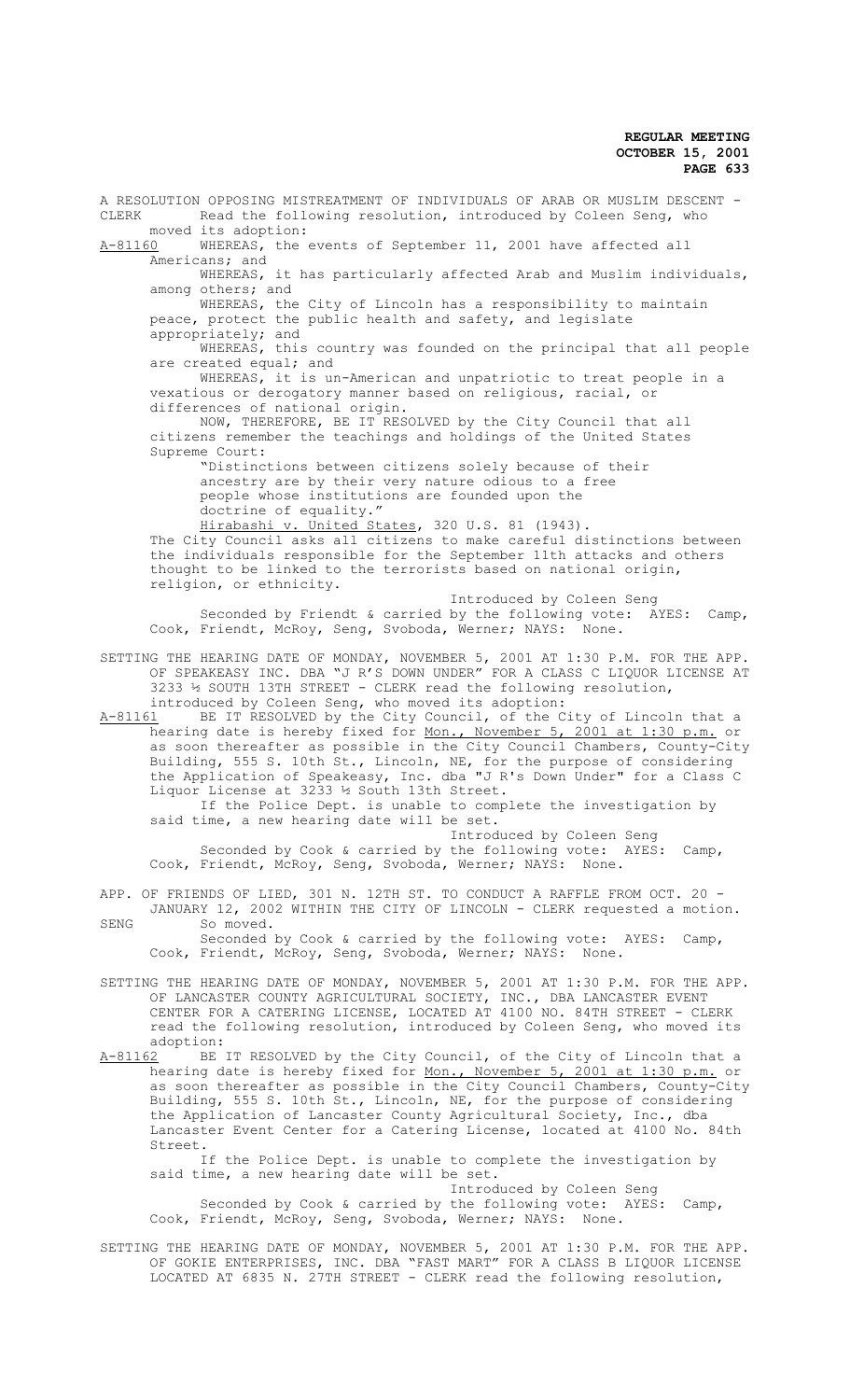introduced by Coleen Seng, who moved its adoption:<br>A-81163 BE IT RESOLVED by the City Council, of the C A-81163 BE IT RESOLVED by the City Council, of the City of Lincoln that a hearing date is hereby fixed for <u>Mon., November 5, 2001 at 1:30 p.m.</u> or as soon thereafter as possible in the City Council Chambers, County-City Building, 555 S. 10th St., Lincoln, NE, for the purpose of considering the Application of Gokie Enterprises, Inc. dba "Fast Mart" for a Class B Liquor License located at 6835 N. 27th Street. If the Police Dept. is unable to complete the investigation by said time, a new hearing date will be set. Introduced by Coleen Seng Seconded by Cook & carried by the following vote: AYES: Camp, Cook, Friendt, McRoy, Seng, Svoboda, Werner; NAYS: None.

#### **PETITIONS & COMMUNICATIONS**

- UNL MICROBIOLOGIST REPORT OF WATER TESTED FOR THE MONTH OF SEPTEMBER, 2001 -CLERK presented said report which was placed on file in the Office of the City Clerk. **(#35-01)**
- PETITION TO VACATE PUBLIC WAY ALL OF THE EAST-WEST ALLEY, ADJACENT TO THE PARCEL DESCRIBED BELOW ("PREMISES"), THE EAST LINE OF SOUTH 51ST STREET TO THE WEST LINE OF THE NORTH-SOUTH ALLEY ADJACENT TO THE PREMISES, SUBMITTED BY LEONARD AND JULEE HECTOR - CLERK presented said petition, which was referred to the Planning Dept.
- INFORMAL REQUEST FOR TWO PAVING UNITS OF ORCHARD STREET 40TH TO 41ST AND ORCHARD STREET 41ST TO 42ND, SUBMITTED BY ROSALIND K. CARR - CLERK presented said petition, which was referred to the Public Works Dept.

#### **REPORTS OF CITY OFFICERS**

CLERK'S LETTER & MAYOR'S APPROVAL OF ORDINANCES & RESOLUTIONS PASSED ON OCT. 1, 2001 - CLERK presented said report which was placed on file in the Office of the City Clerk.

INVESTMENT OF FUNDS FOR OCTOBER  $1 - 5$ , 2001 - CLERK read the following resolution, introduced by Coleen Seng, who moved its adoption: A-81164 BE IT HEREBY RESOLVED BY THE CITY COUNCIL of the City of Lincoln, Nebraska:

That the attached list of investments be confirmed and approved, and the City Treasurer is hereby directed to hold said investments until maturity unless otherwise directed by the City Council. (Investments for October 1 - 5, 2001.)

Introduced by Coleen Seng Seconded by Cook & carried by the following vote: AYES: Camp, Cook, Friendt, McRoy, Seng, Svoboda, Werner; NAYS: None.

APPROVING THE DISTRIBUTION OF FUNDS REPRESENTING INTEREST EARNINGS ON SHORT-TERM INVESTMENTS OF IDLE FUNDS FOR THE MONTH ENDED AUGUST 31, 2001 -CLERK Read the following resolution, introduced by Coleen Seng, who

moved its adoption: A-81165 BE IT RESOLVED by the City Council of the City of Lincoln, Nebraska:

That during the month ended August 31, 2001, \$268,960.29 was earned from short-term investments of "IDLE FUNDS". The same is hereby distributed to the various funds on a pro-rate basis using the balance of each fund and allocating a portion of the interest on the ratio that such balance bears to the total of all fund balances.

Introduced by Coleen Seng Seconded by Werner & carried by the following vote: AYES: Camp, Cook, Friendt, McRoy, Seng, Svoboda, Werner; NAYS: None.

REPORTS FROM CITY TREASURER OF TELECOMM OCC. TAX FOR THE MONTH OF AUGUST, 2001 FROM ATT WIRELESS PCS, LLC - CLERK presented said report which was placed on file in the Office of the City Clerk. **(20)**

SETTING A HEARING DATE OF MONDAY, NOVEMBER 5, 2001, 10:00 A.M. FOR BOARD OF EQUALIZATION FOR DOWNTOWN BUSINESS IMPROVEMENT DISTRICT, CORE BUSINESS IMPROVEMENT DISTRICT OVERLAY AND DOWNTOWN MAINTENANCE DISTRICT - CLERK requested a motion. SENG So moved.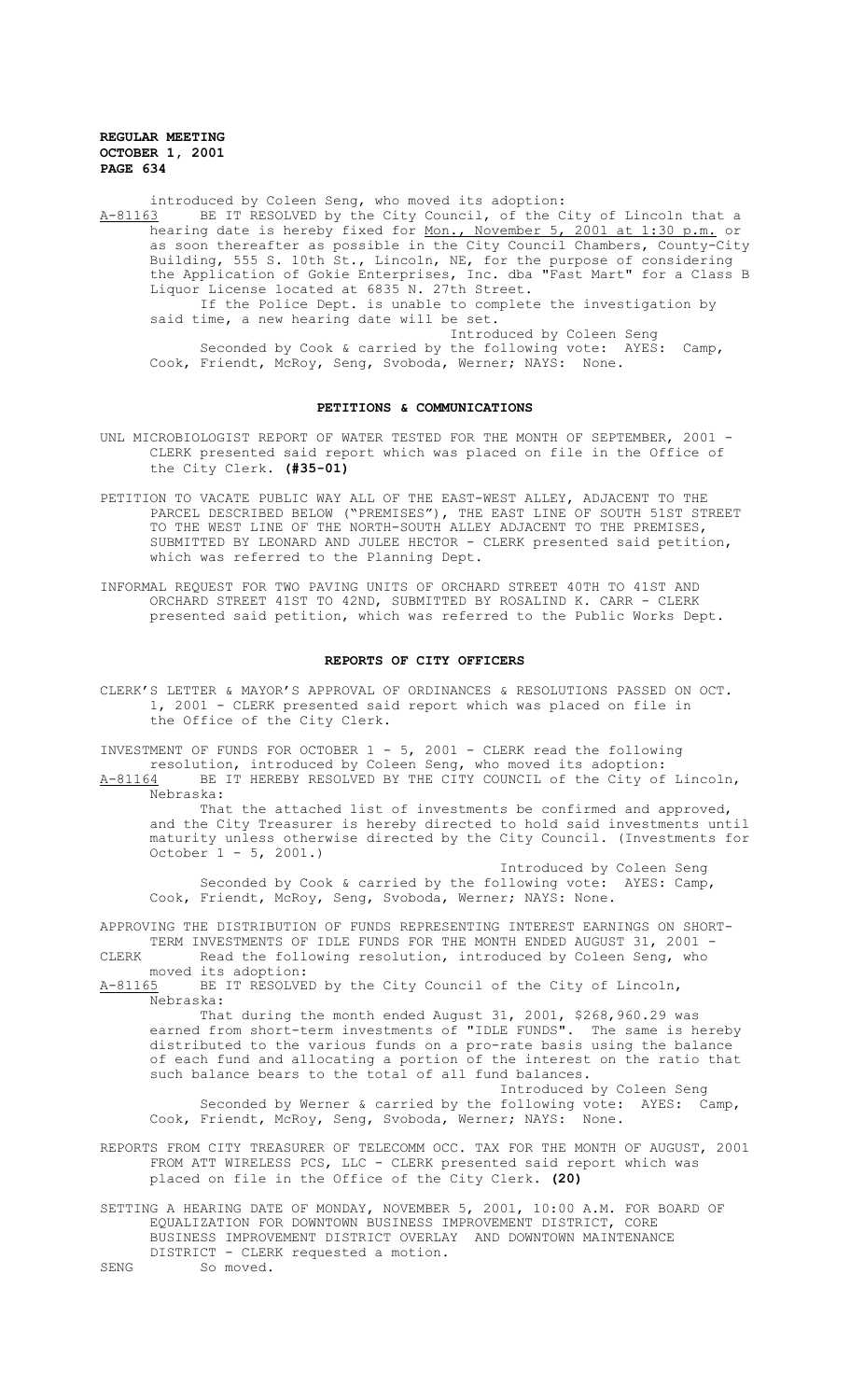Seconded by Cook & carried by the following vote: AYES: Camp, Cook, Friendt, McRoy, Seng, Svoboda, Werner; NAYS: None.

### **ORDINANCES - 1ST READING**

CHANGE OF ZONE 3341 - APPLICATION OF JERRY CONIGLIO FOR A CHANGE OF ZONE FROM AG AGRICULTURAL TO H-3 HIGHWAY COMMERCIAL ON PROPERTY GENERALLY LOCATED AT SOUTH 14TH STREET AND VACATED DAIRY DRIVE - CLERK read an ordinance, introduced by Coleen Seng, for Change of Zone 3341 - Application of Jerry Coniglio for a Change of Zone from AG Agricultural to H-3 Highway Commercial on property generally located at South 14th Street and vacated Dairy Drive, the first time.

## **ORDINANCES - 3RD READING**

VACATING THE NORTH/SOUTH ALLEY FROM SEWARD AVE. NORTH TO THE EAST/WEST ALLEY IN BLOCK 95, HAVELOCK ADD., GENERALLY LOCATED BETWEEN N. 62ND & N. 63RD STS. - CLERK read an ordinance, introduced by Jonathan Cook, vacating the North/South alley from Seward Ave. North to the East/West alley in Block 95, Havelock Add., generally located between N. 62nd & N. 63rd Sts., the third time.

COOK Moved to pass the ordinance as read.

Seconded by Seng & carried by the following vote: AYES: Camp, Cook, Friendt, McRoy, Seng, Svoboda, Werner; NAYS: None.

The ordinance, being numbered **17920**, is recorded in Ordinance Book 24, Page

VACATING A PORTION OF N. 60TH ST. FROM SEWARD AVE. SOUTH 142 FT. - PRIOR to reading:

CAMP Moved to delay action on Bill No. 00-177 and have public hearing in two weeks on 10-29-01.

Seconded by Seng & carried by the following vote: AYES: Camp, Cook, Friendt, McRoy, Seng, Svoboda, Werner; NAYS: None.<br>CLERK Read an ordinance, introduced by Cynthia Johnson. v.

CLERK Read an ordinance, introduced by Cynthia Johnson, vacating a portion of N. 60th St. from Seward Ave. South 142 ft., the third time.

AMENDING THE PAY SCHEDULES OF EMPLOYEES WHOSE CLASSIFICATIONS ARE ASSIGNED TO THE PAY RANGE PREFIXED BY THE LETTER "A" BY CREATING THE POSITION OF "FIRE SYSTEM PROGRAMMER" - PRIOR to reading:

COOK Moved to amend Bill No. 01-148 in the following manner:  $(A-12)$  \$34,939.44 - \$52,395.20.

Seconded by Seng & carried by the following vote: AYES: Camp, Cook, Friendt, McRoy, Seng, Svoboda, Werner; NAYS: None.

CLERK Read an ordinance, introduced by Jonathan Cook, amending the pay schedules of employees whose classifications are assigned to the pay range prefixed by the letter "A" by creating the position of "Fire System Programmer", the third time.

SENG Moved to pass Bill No. 01-148 as amended.

Seconded by Cook & carried by the following vote: AYES: Camp, Cook, Friendt, McRoy, Seng, Svoboda, Werner; NAYS: None. The ordinance, being numbered **#17921**, is recorded in Ordinance book 24, Page

#### **MISCELLANEOUS BUSINESS**

## **PENDING LIST -**

CAMP Moved to extend the Pending List for 1 week. Seconded by Seng & carried by the following vote: AYES: Camp, Cook, Friendt, McRoy, Seng, Svoboda, Werner; NAYS: None.

#### **ADJOURNMENT**

#### **2:06 p.m.**

CAMP Moved to adjourn the City Council Meeting of October 15, 2001. Seconded by Seng & carried by the following vote: AYES: Camp, Cook, Friendt, McRoy, Seng, Svoboda; NAYS: None. So ordered.